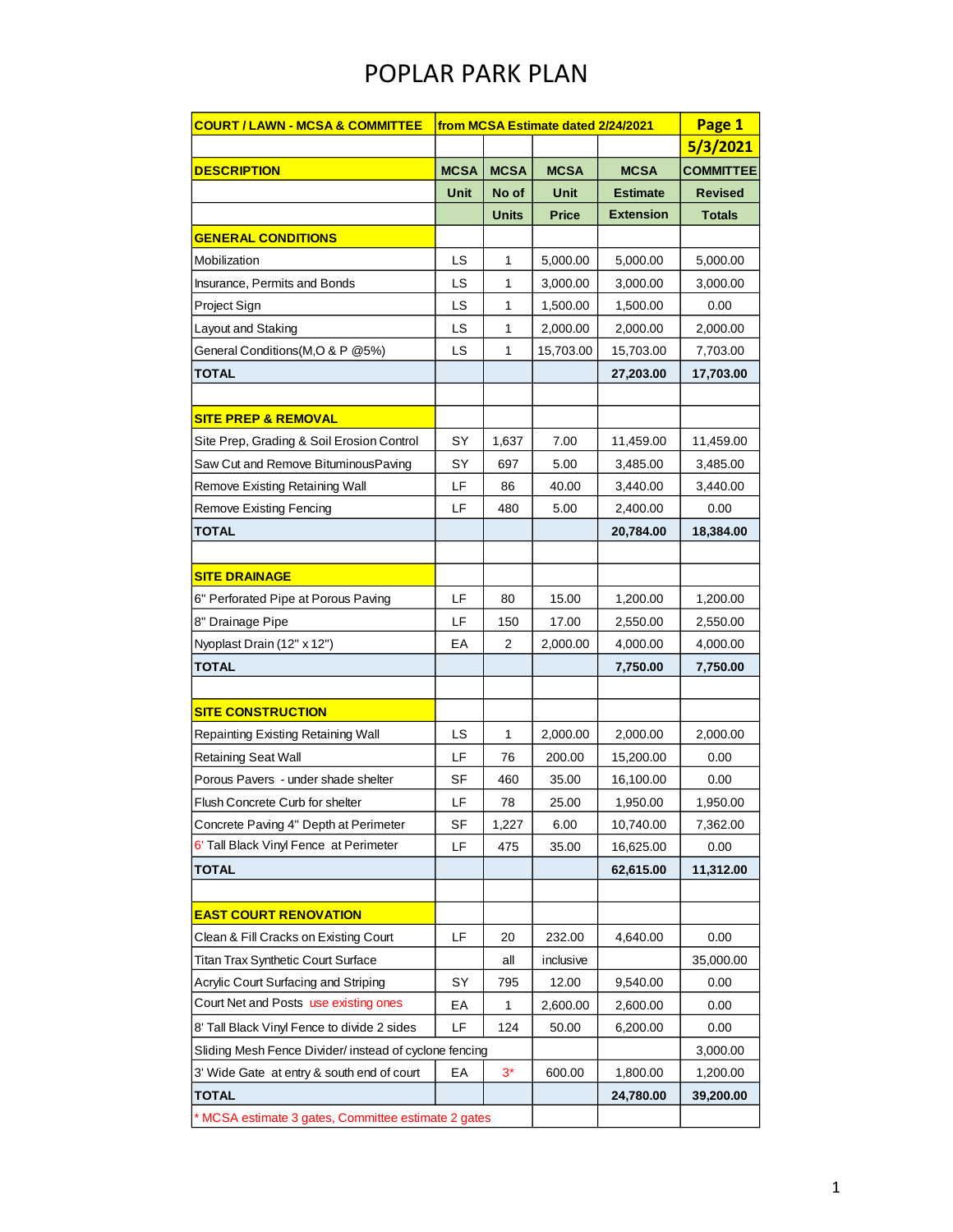## POPLAR PARK PLAN

| <b>COURT / LAWN - MCSA &amp; COMMITTEE</b>                 | from MCSA Estimate dated 2/24/2021 | Page 2         |              |                  |                  |
|------------------------------------------------------------|------------------------------------|----------------|--------------|------------------|------------------|
|                                                            |                                    |                |              |                  | 5/3/2021         |
| <b>DESCRIPTION</b>                                         | <b>MCSA</b>                        | <b>MCSA</b>    | <b>MCSA</b>  | <b>MCSA</b>      | <b>COMMITTEE</b> |
|                                                            | Unit                               | No of          | Unit         | <b>Estimate</b>  | <b>Revised</b>   |
|                                                            |                                    | Units          | <b>Price</b> | <b>Extension</b> | <b>Totals</b>    |
|                                                            |                                    |                |              |                  |                  |
| <u>LIGHTING AND ELECTRICAL</u>                             |                                    |                |              |                  |                  |
| <b>Electrical Connection and Distribution</b>              | LF                                 | 323            | 20.00        | 6,460.00         | 3,000.00         |
| Sport Lights with Timers                                   | EA                                 | 3              | 8,000.00     | 24,000.00        | 0.00             |
| Shelter Light, opt.; & outdoor electric outlet             | EA                                 | 1              | 2,000.00     | 2,000.00         | 2,000.00         |
| TOTAL                                                      |                                    |                |              | 32,460.00        | 5,000.00         |
|                                                            |                                    |                |              |                  |                  |
| <b>SITE AMENITIES</b>                                      |                                    |                |              |                  |                  |
| <b>Shade Shelter</b>                                       | EA                                 | 1              | 58,268.00    | 58,268.00        | 0.00             |
| Picnic Tables                                              | EA                                 | $\overline{2}$ |              |                  | 0.00             |
| <b>Benches</b>                                             | EA                                 | 2              |              |                  | 0.00             |
| Planter Pots                                               | EA                                 | 0              |              |                  | 0.00             |
| <b>Trash Receptacles</b>                                   | EA                                 | 1              |              |                  | 800.00           |
| Individual Charcoal Grill                                  | EA                                 | 1              |              |                  | 0.00             |
| Basketball Backboard & Net portable                        | EA                                 | 1              |              |                  | 1,000.00         |
| Portable Tetherball                                        | EA                                 | 1              | 300.00       |                  | 300.00           |
| <b>TOTAL</b>                                               |                                    |                |              | 58,268.00        | 2,100.00         |
|                                                            |                                    |                |              |                  |                  |
| <b>LANDSCAPE IMPROVEMENTS</b>                              |                                    |                |              |                  |                  |
| Planting Bed Prep and Wood Mulch                           | SY                                 | 1              | 4,500.00     | 4,500.00         | 4,500.00         |
| Evergreen Tree                                             | EA                                 | 10             | 600.00       | 6,000.00         | 0.00             |
| Ornamental Tree                                            | EA                                 | 12             | 500.00       | 6,000.00         | 0.00             |
| Perennials, Shrubs, and Groundcover                        | SY                                 | 224            | 45.00        | 10,080.00        | 2,000.00         |
| Sod with 6" Topsoil                                        | SY                                 | 301            | 15.00        | 4,515.00         | 4,515.00         |
| Irrigation Tap and Connection                              | LS                                 | 1              | 3,000.00     | 3,000.00         | 3,000.00         |
| <b>Irrigation System</b>                                   | SY                                 | 1              | 12,000.00    | 12,000.00        | 10,000.00        |
| <b>TOTAL</b>                                               |                                    |                |              | 46,095.00        | 24,015.00        |
|                                                            |                                    |                |              |                  |                  |
| <b>Accessibility Ramp up to the courts</b>                 |                                    |                |              |                  |                  |
| Replace stairs with semi-permanent ramp                    |                                    |                |              |                  | 10,000.00        |
| TOTAL                                                      |                                    |                |              |                  | 10,000.00        |
|                                                            |                                    |                |              |                  |                  |
| <b>COURT/LAWN</b><br><b>SUBTOTAL</b>                       |                                    |                |              | 279,955.00       | 135,464.00       |
| Design Contingencies 10% of subtotal                       |                                    |                |              | 27,995.50        | 13,546.40        |
| Bidding Contingency 10% of Subtotal + Design Contingencies |                                    |                |              | 30,795.05        | 14,901.04        |
| <b>Professional Fees</b>                                   |                                    |                |              | 24,000.00        | 24,000.00        |
| <b>COURT/LAWN</b><br><b>TOTAL</b>                          |                                    |                |              | 362,745.55       | 187,911.44       |